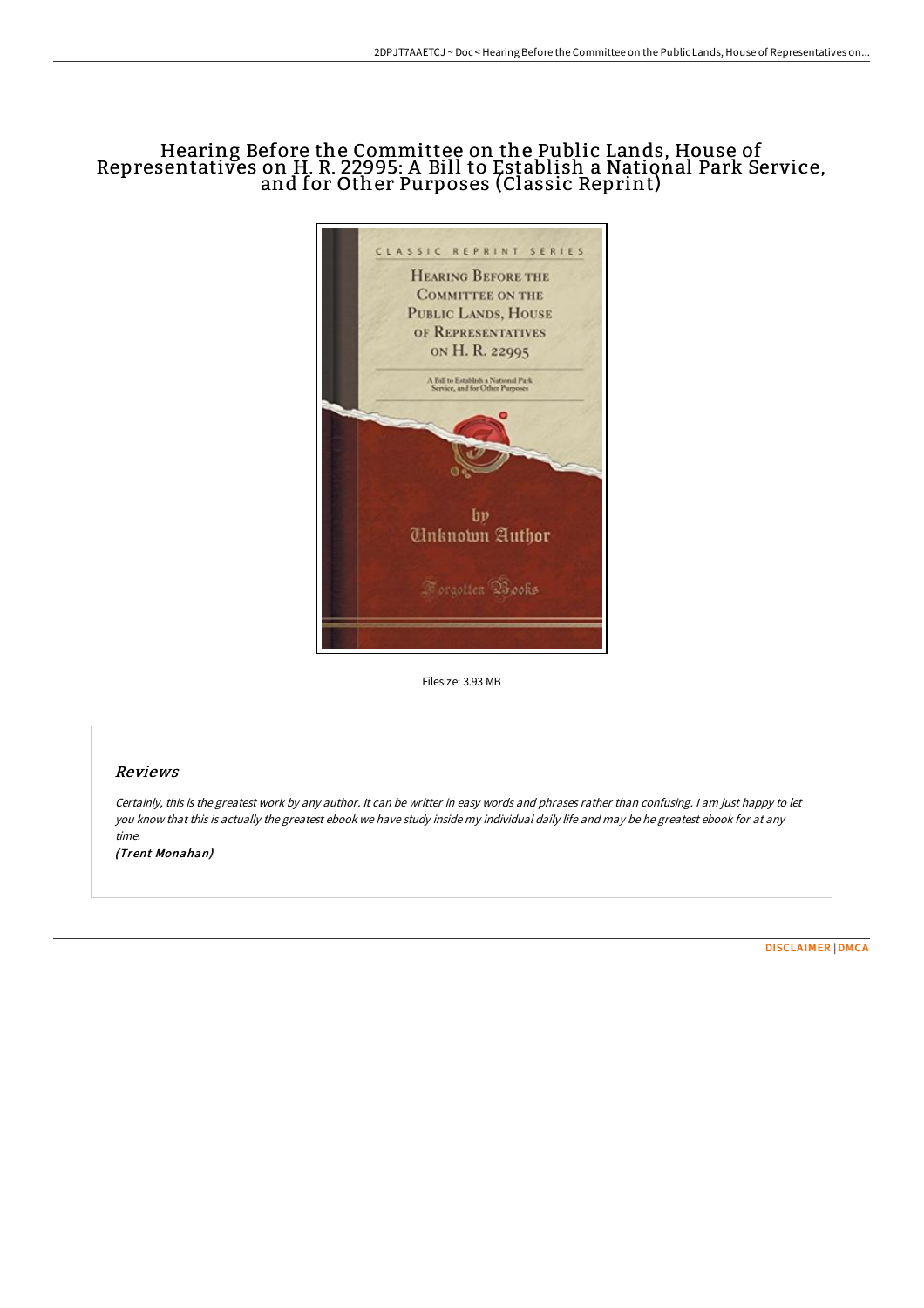## HEARING BEFORE THE COMMITTEE ON THE PUBLIC LANDS, HOUSE OF REPRESENTATIVES ON H. R. 22995: A BILL TO ESTABLISH A NATIONAL PARK SERVICE, AND FOR OTHER PURPOSES (CLASSIC REPRINT)



To read Hearing Before the Committee on the Public Lands, House of Representatives on H. R. 22995: A Bill to Establish a National Park Service, and for Other Purposes (Classic Reprint) eBook, please access the web link listed below and download the document or gain access to other information that are have conjunction with HEARING BEFORE THE COMMITTEE ON THE PUBLIC LANDS, HOUSE OF REPRESENTATIVES ON H. R. 22995: A BILL TO ESTABLISH A NATIONAL PARK SERVICE, AND FOR OTHER PURPOSES (CLASSIC REPRINT) ebook.

Forgotten Books, United States, 2015. Paperback. Book Condition: New. 229 x 152 mm. Language: English . Brand New Book \*\*\*\*\* Print on Demand \*\*\*\*\*.Excerpt from Hearing Before the Committee on the Public Lands, House of Representatives on H. R. 22995: A Bill to Establish a National Park Service, and for Other Purposes The committee met at 10.30 a. m., with the chairman, Hon. Joseph T. Robinson, presiding, and the following members present: Messrs. Taylor, Raker, Fergusson, Rubey, Mondell, Pray, Morgan, and Pickett. Mr. Raker. Now, Mr. Chairman, there is a bill, H. R. 22995, before the committee. I desire to have the Secretary of the Interior, Mr. Fisher, heard upon it. The bill is as follows: [H. R. 22995, Sixty-second Congress, second Session.] A Bill To establish a National Park Service, and for other purposes. Be it enacted by the Senate and House of Representatives of the United States of America in Congress assembled, That there is hereby established in the Department of the Interior a bureau to be called the National Park Service, which shall be under the charge of a director who shall be appointed by the President, by and with the advice and consent of the Senate, and who shall receive a salary of six thousand dollars per annum; and there shall also be in said service such experts, assistants, and other employees as may from time to time be authorized by Congress. Sec. 2. That the director shall, under the direction of the Secretary of the Interior, have the supervision, management, and control of the several national parks, the national monuments, the Hot Springs Reservation in the State of Arkansas, lands reserved or acquired by the United States because of their historical associations, and such other national parks, national monuments, or reservations of like character as...

B Read Hearing Before the Committee on the Public Lands, House of [Representatives](http://techno-pub.tech/hearing-before-the-committee-on-the-public-lands.html) on H. R. 22995: A Bill to Establish a National Park Service, and for Other Purposes (Classic Reprint) Online

Download PDF Hearing Before the Committee on the Public Lands, House of [Representatives](http://techno-pub.tech/hearing-before-the-committee-on-the-public-lands.html) on H. R. 22995: A Bill to Establish a National Park Service, and for Other Purposes (Classic Reprint)